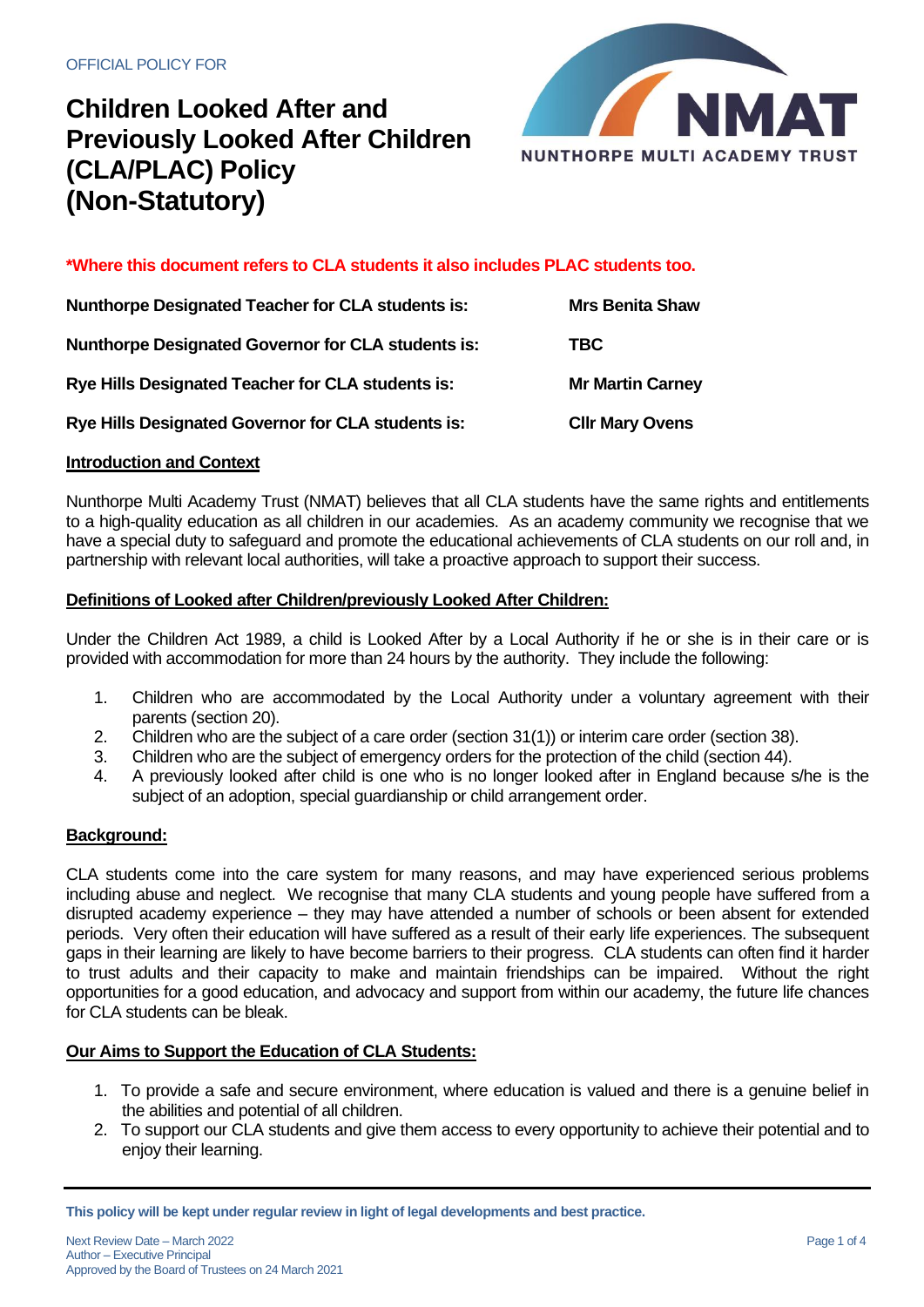

- 3. To narrow the achievement gap and bring the educational achievements of our CLA students in line with those of their peers.
- 4. NMAT's approach to supporting the educational achievement of CLA students is based on the following key principles:
	- a. prioritising education;
	- b. promoting attendance;
	- c. targeting support;
	- d. having high expectations and aspirations;
	- e. promoting inclusion through challenging and changing attitudes;
	- f. achieving stability and continuity;
	- g. early intervention and priority action;
	- h. listening to children;
	- i. reducing exclusions and promoting stability;
	- j. working in partnership with carers, social workers and other professionals;
	- k. "doing what we do for all children but more so".

### **Responsibilities of the Head of School:**

### **These are to:**

- 1. Identify a Designated Teacher for CLA students (under Regulations 2009, the designated teacher must be a qualified teacher), ideally the designated teacher should be a member of the academy leadership team and "of sufficient seniority to make things happen…."
- 2. Ensure that procedures are in place to monitor the admission, progress, attendance and any exclusions of CLA students and take action where progress, attendance and behaviour is below expectations;
- 3. Ensure that staff in the academy receive relevant training and are aware of their responsibilities under this policy and related guidance.

## **Responsibilities of the Executive Principal, Board of Trustees and Local Governing Body:**

### **These are to:**

- 1. Appoint a designated teacher responsible for CLA students in accordance with regulations and to ensure he/she has necessary level of support and resources to fulfil the role.
- 2. Ensure the designated teacher receives appropriate training.
- 3. Identify a designated Local Governing Body Governor to champion the needs of CLA students in the academy.
- 4. Allocate resources to meet the needs of CLA students.
- 5. Ensure the Trust's policies and procedures support their needs and do not inadvertently discriminate against them in any way.
- 6. In partnership with the Head of School, the Local Governing Bodies will monitor the progress of CLA students through a termly report from the designated teacher, setting out:
	- a. the number of Looked After Children (if any) on the academy roll;
	- b. their attendance, as a discreet group, compared to other students;
	- c. their KS3 KS5 results as a discreet group, compared to other students;

**This policy will be kept under regular review in light of legal developments and best practice.**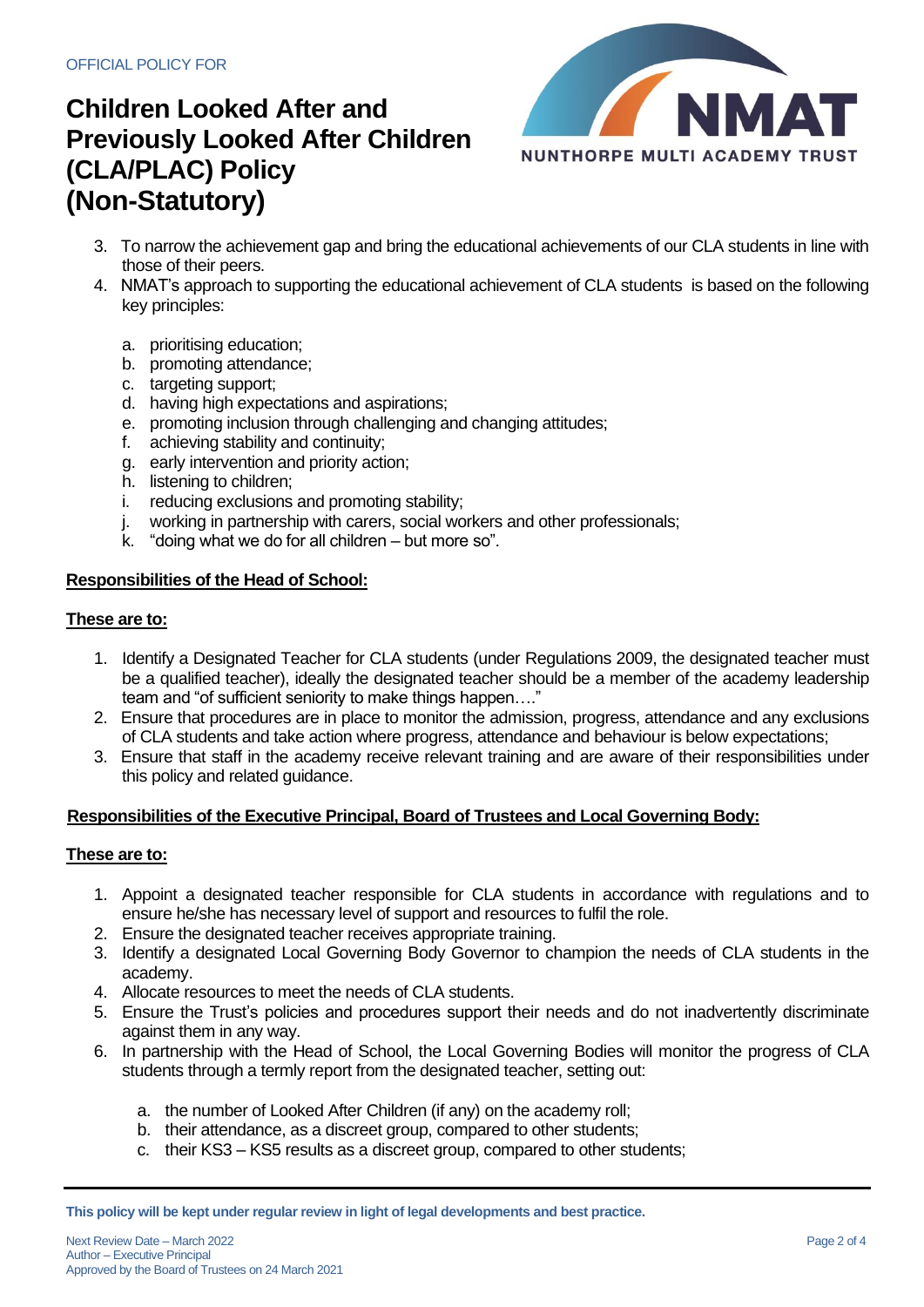

- d. the number of looked after children with up-to-date Personal Education Plans (PEPs);
- e. progress between key stages, compared to other students;
- f. the number of fixed term/permanent exclusions (if any);
- g. the destinations of students who leave the academy;
- h. any process or planning issues arising from personal education plans;
- i. whether any of the CLA students are identified as gifted and talented and how those needs are being met;
- j. whether any have special educational needs;
- k. track how the Pupil Premium for CLA students is being used.

(To protect the child's need for confidentiality, the report must not mention individual children by name or in any other way identify them).

### **Responsibilities of our Designated Teacher:**

### **These are to:**

- 1. Maintain an up to date list of Looked After Children on the academy roll along with relevant details and contacts.
- 2. Ensure a welcome and smooth induction for the child and carer, using the Personal Education Plan to plan for the transition in consultation with the child's social worker.
- 3. Have lead responsibility for ensuring the development and implementation of the child's Personal Education Plan (this maybe via the EPEP system on Welfare Call) in partnership with the social worker, child and his/her carers, and ensure the plan is completed and submitted within two working days of the meeting.
- 4. Ensure that each CLA student has an identified member of staff they can talk to this need not be the designated teacher but should be based on the child's wishes.
- 5. Track and monitor levels of progress, co-ordinate support as necessary and ensure that CLA students are prioritised in any selection of students for additional support.
- 6. Be a source of advice for academy staff about differentiated teaching strategies appropriate for CLA students.
- 7. Ensure the child's special educational needs, including those identified as gifted and talented, are recognised and acted upon.
- 8. Ensure arrangements are in place to facilitate effective co-operation and communication with carers, social workers, other professionals and partners to help the child get the most out of their educational experience.
- 9. Attend or ensure appropriate attendance at all relevant meetings and contribute to the planning process for CLA students.
- 10. Ensure the Pupil Premium for CLA is used effectively in line with the child's PEP to promote their educational achievement.
- 11. Be involved in discussions related to decisions about potential exclusions of CLA students and advocate on their behalf to find alternatives where necessary.
- 12. Report to the Local Governing Body/Board of Trustees, at least on an annual basis, regarding the progress of CLA students in the academy, compared with their peers.
- 13. Attend appropriate training regarding CLA students and their needs and have an understanding of the role of others, e.g. social workers and carers have in supporting the child's education;
- 14. Take account of the child's view in identifying and meeting his/her educational needs.
- 15. Work cooperatively with the local authority's Virtual School Head with regard to the education of CLA in the academy.

**This policy will be kept under regular review in light of legal developments and best practice.**